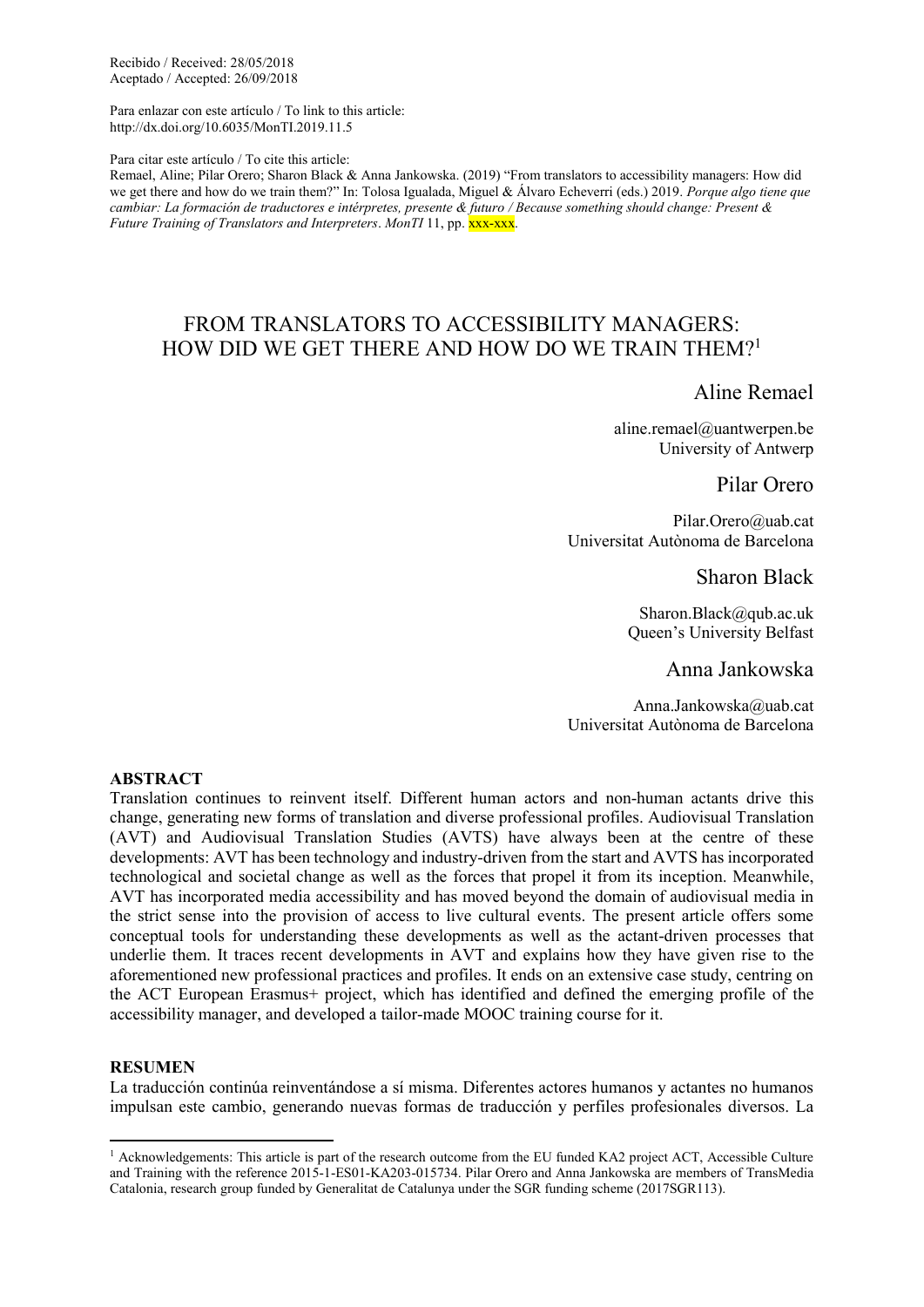Traducción Audiovisual (AVT) y los Estudios de Traducción Audiovisual (AVTS) siempre han estado en el centro de estos desarrollos: la AVT ha sido impulsada por la tecnología y la industria desde el principio y los AVTS, desde su inicio, han incorporado el cambio tecnológico y social, así como las fuerzas que lo impulsan. Mientras tanto, la AVT ha incorporado la accesibilidad de los medios y ha ido más allá del dominio de los medios audiovisuales en sentido estricto para proporcionar acceso a eventos culturales en vivo. El presente artículo ofrece algunas herramientas conceptuales para entender estos desarrollos, así como los procesos impulsados por actantes que los sustentan. Delinea los desarrollos recientes en AVT y explica cómo han dado lugar a las nuevas prácticas y perfiles profesionales antes mencionados. Termina con un extenso estudio de caso, centrado en ACT – un proyecto europeo Erasmus+- que ha identificado y definido el perfil emergente del mánager de accesibilidad, y ha desarrollado un curso online (MOOC) a medida para su formación.

**Keywords:** Translation studies. Accessibility. Audio description. Audiovisual translation. **Palabras clave:** Estudios de traducción. Accesibilidad. Audiodescripción. Traducción audiovisual.

### **1. Introduction**

The first reflex of Translation Studies (TS), a young area of study in the 1970s, was to carve itself out a place among the respected sciences and define its paradigm. In parallel, departments or schools of TS began to be established, in line with the view of Holmes (1972: 67) that a new science must develop its own communication channels and institutions. However, meanwhile, translation and, consequently, TS has continued to redefine itself, while target users, translation providers, and technology too appear to diversify continually. An immediate consequence of this state of affairs is that translator profiles continue to change and diversify as well. However, looking back, this could be considered as a chronicle of an announced change, so to speak.

As early as 1972 James Holmes indicated in the above-mentioned seminal article "The name and nature of Translation Studies" (1972: 68) that an increasing number of disciplines were becoming involved in the then very young paradigm of TS: linguistics, philosophy of language, literary studies, but also information technology, logic and mathematics. By now that number has grown exponentially, and has led to discussions about TS being either multidisciplinary or an "interdiscipline" (Snell Hornby, Pöchacker and Kaindl 1994). In addition, TS has seen many 'turns', and new ones, such as the 'technological turn', keep being added, an evolution that has prompted Tymoczko (2007:78) to write:

… there are no necessary and sufficient conditions that can identify all translations and that at the same time exclude all non-translations across time and space" and "… translation theory has … shown a continual tendency to expand the purview of translation, with a concomitant expansion of the scope of translation research.

In addition, and in apparent contradiction with the above, a fairly recent key word in TS is 'convergence', one of the topics of the Trieste 2016 TransInt conference "Translation and Interpreting: Convergence, Contact, Interaction". It denotes the awareness that translation and interpreting are in many ways 'converging', which seems to indicate that two opposite trends are at work at once, or maybe they are two sides of the same coin. Moreover, these contradictory or complementary movements of divergence and convergence are not limited to the traditional subdomains of Translation Studies ("proper") and Interpreting studies. In fact, another interesting conference title, that of the Olomouc Translation and Interpreting Forum TIFO (2017), "Translating the wor(l)d: Beyond language", suggests that translation today has moved beyond linguistic barrier breaking into truly intersemiotic forms of communication.

In this article we offer one view on what we think is happening, what is causing these recent developments, how they impact users and producers of translation, and, most of all, how they impact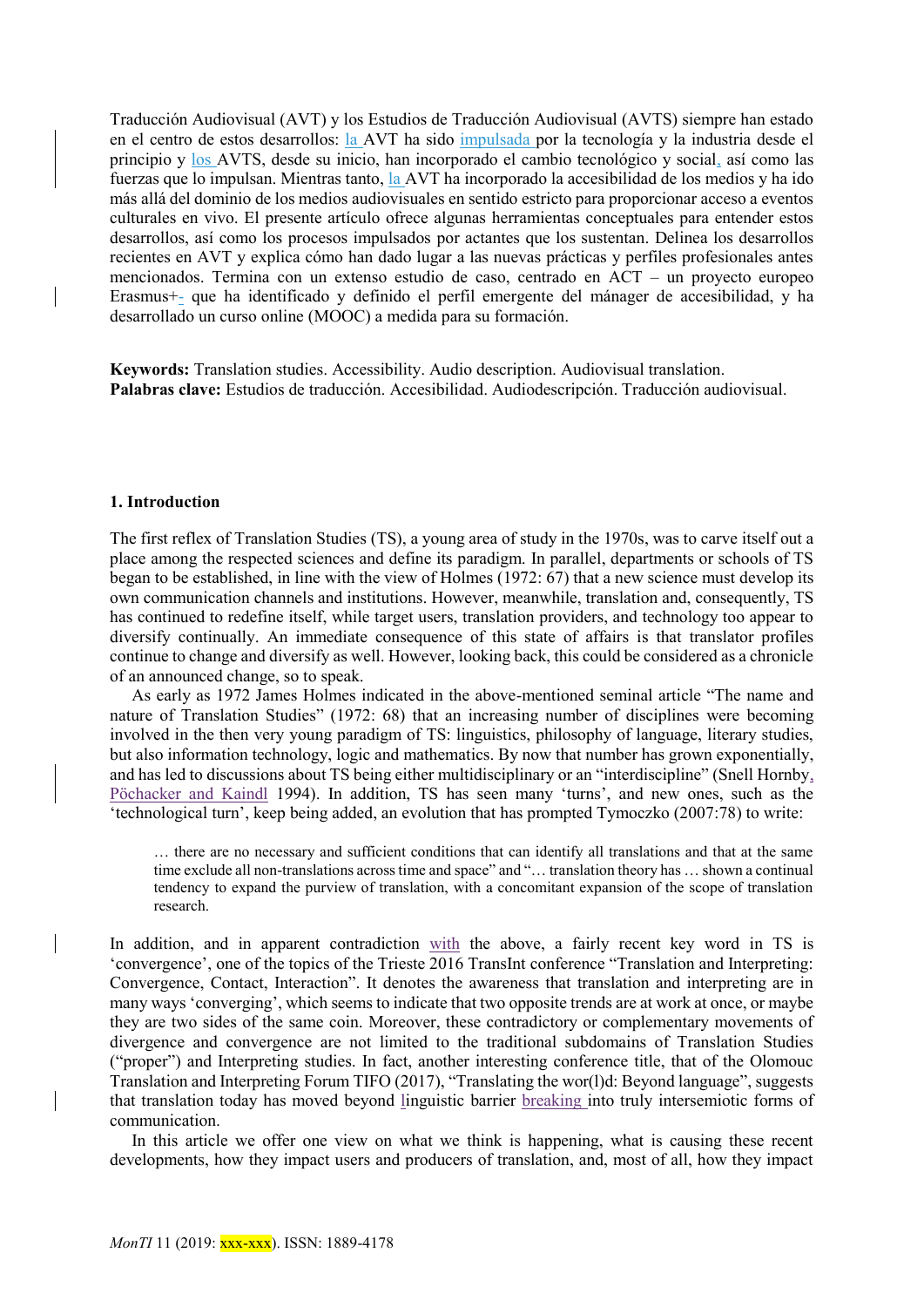training. The latter will be illustrated with a case study, the ACT MOOC, developed within the framework of the European Erasmus + project Accessible Culture and Training.

#### **2. The continuous reinvention of translation: a methodological framework**

In order to understand these evolutions in all their complexity, a framework is required that is sufficiently broad to encompass the diversity that confronts translation scholars and trainers today, and that offers concepts that will allow them to explain it, deal with it and allow society to benefit from it. A first step is to embrace complexity as complexity and as a source of potential beneficial developments rather than as a threat. Translation, whatever form it takes, is bound to remain an important impacting communication factor in today's globalized world as it generates connections across communities and across continents thereby promoting development (see also Marais 2013). To give but one example: a society in which information is available only to those who have full access to written verbal and other visual information that is communicated via the internet, is a much poorer society than one in which media accessibility, or forms of audiovisual translation (AVT) such as audio description and audio subtitling, also provide access to population groups that must rely on auditory channels for information gathering and full participation in society.

However, whereas translation has an impact on society, society has an equally strong impact on translation. The movement between the two is fundamentally dialogical, and in order to understand the forms translation takes today, it is crucial to understand the dialectics that produce these different forms as well as the actors that cause change: "society" is too abstract a concept. According to the sociologist Latour (2005), the father of Actor Network theory, society does not actually exist. It is forever "becoming" and, similarly, one might say that translation does not exist. Some form of translation is no doubt at the core of many forms of communication but as such it seems to have lost its traditional identity. There is no such thing as Jakobson's (1959) "translation proper".

Marais (2013, 2014) was probably one of the first, if not the first, to apply complexity theory, or the study of complex systems, to Translation Studies. He promotes complexity theory as a theoretical framework because it opposes all forms of reductionism, which is also why he questions the usefulness of adding one 'turn' to the next in TS when new phenomena need to be explained. Each new 'turn' reduces TS to something else. Complexity theory, by contrast, sees reality as consisting of different levels of existence that emerge from one another whereby each new level, or phenomenon, "…is the form the previous level takes through particular new interactions amongst parts of the previous level or through particular new organisations between the parts." (2014: 28).

To make this concrete, one could say that fansubbing is a form of subtitling. It is the result of interactions between constituents of older forms of subtitling but taken to a different level and into a different context. The new context is that of subtitling by prosumers who make and use the subtitles, rather than, for instance, consumers (viewers) who use subtitles created by producers (broadcasters). More generally, all forms of translation are the result of interactions that cannot be explained by reducing them to their constituent parts, be it language, literature, culture, technology or any other constituents formerly represented by as many "turns" in TS. Translation in all its forms can only be understood as an "emergent phenomenon", a specific interaction of its parts in varying configurations. In brief, in order to understand where translation is headed, and what consequences this may have for training, we need to study the variables from which it emerges and evolves (Marais 2014: 32).

This idea that research should focus on explaining the processes and interactions that produce phenomena (in our case, translations), is shared by the branch of sociology known as Actor Network Theory (ANT). ANT is not new to Translation Studies (see e.g. Abdallah 2011, Buzelin 2005, Eardley-Weaver 2013, Folaron & Buzelin 2007, Risku & Windhaver 2013) and it is congruent with the way Marais' interpretation of complexity theory conceptualizes translation. However, it edges closer to what could be considered a research "methodology". Latour (2005: 5) opposes traditional sociology that starts from the idea that the existence of specific social groups can help explain societal phenomena. He considers these social aggregates as what should actually be explained. In ANT, a structure or institution, such as a union, is not predetermined but seen as emerging from the actions and the relations of its actors (Abdallah 2011: 175). Latour therefore proposes to analyse processes rather than products in order to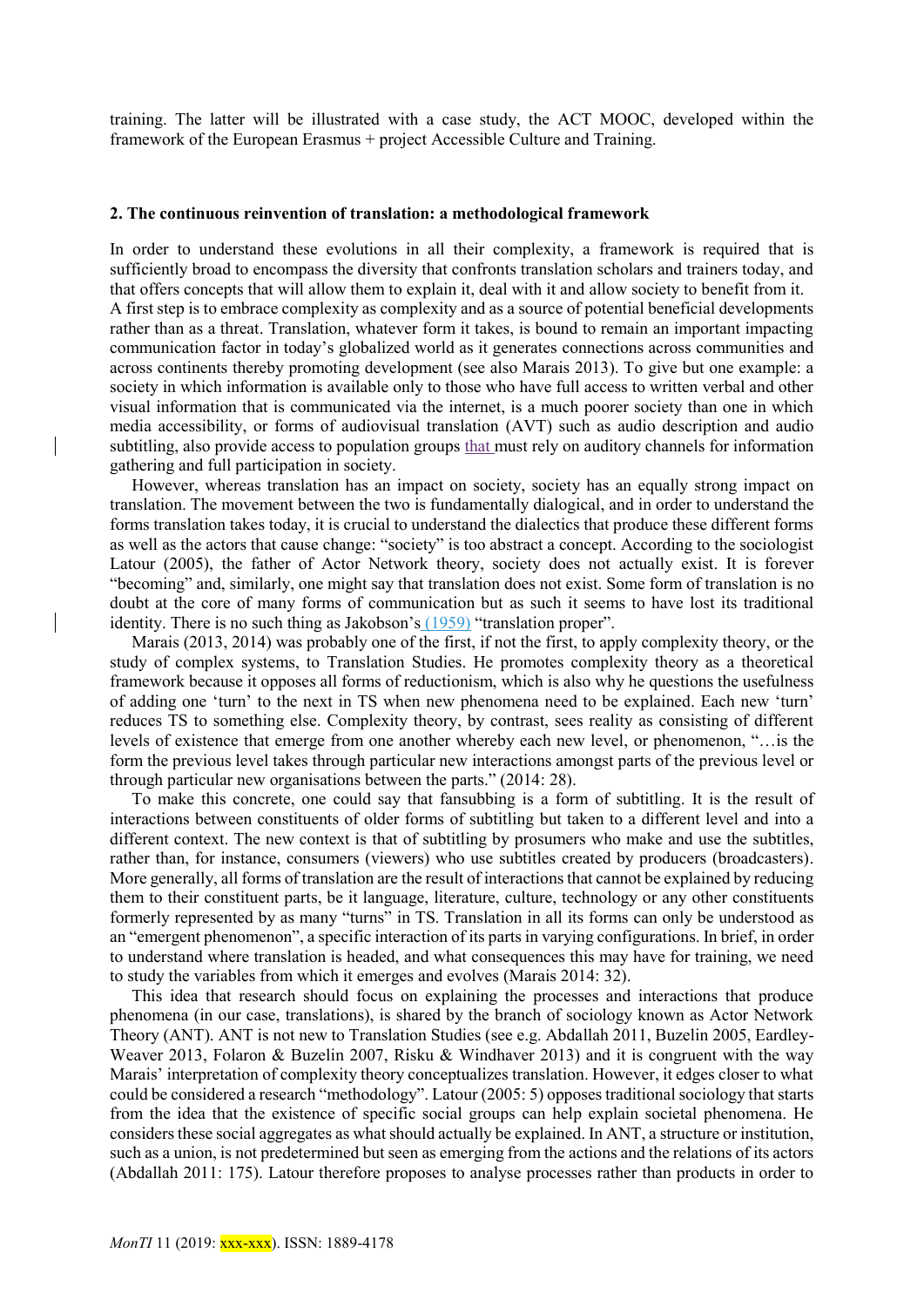account for the hybrid character of the latter (Buzelin 2005: 196) and, broadly speaking, that is what the above-mentioned TS scholars making use of ANT in their research have done to explain the different forms translation can take: study the social process to explain the product.

What is particularly interesting for the study of translation today, which is not only impacted by globalization but also by digitization, or technology more generally, is that, as Risku and Windhager 2013: 36) write, "According to Latour, social processes (like the dynamics of innovation and stabilisation) can only be adequately understood through the meticulous observation of interactions between human actors and *non-human artefacts* — referred to collectively as "actants" (our emphasis). In other words, it is not only the interaction of human actors that produces change but also the interaction of human actors and non-human actants. In translation today, the influence of non-human actants on the translation process and product, in other words, on what *is* translation, cannot be underestimated.

In brief, whereas complexity theory offers TS a framework for the study of translation as a broad semiotic, emerging phenomenon, ANT introduces the concept of actants, which allows for the study of non-human actors in interaction with human actors, and of the impact of this interaction on the evolution and hybridization of translation. Today, the relations between human and non-human actors are still mostly seen in terms of interaction rather than true dialogicity between equals. However, that too is bound to change. In his book on dialogicity, in which Linell (2009) defines the concept as the central feature in the way human knowledge develops, he still focuses on the dialogic interaction between what Latour would call "actors". Nevertheless, Linell already envisages further change in his brief chapter on the future of Artificial Intelligence (2009: 348-350), where he tentatively offers a vision of the future in which interactions between human and non-human actants become a true form of dialogue. Meanwhile this has been taken up by authors such as Schwab (2016), writing on "the fourth industrial revolution" who point out that in the Internet of Things this has become a reality. Today, non-human actants interact with each other and the interactions between actor and actant are already taking the form of a true dialogue. Applying some of the concepts and the framework developed so far, the next section considers some of the actors and actants that have been crucial in the expansion of (audiovisual) translation into (media) accessibility.

## **3. The continuous reinvention of translation: actants**

Not only translation but also Translation Studies has been diversifying to the rhythm of change in society as determined by the actors driving this change. However, Audiovisual Translation Studies (AVTS) has always been the odd man out. Broadly speaking, and in a simplified rendering of history, one could say that TS researchers originally focused on a number of clearly delineated research topics and were concerned with developing TS theories and methodologies to tackle them, all the while creating a discipline in its own right. The topics included legal translation, technical translation, literary translation and translation for the theatre. The traditional frameworks for studying translation that first saw the light went from prescriptive to descriptive and/or functional, with discussions centring on such issues as equivalence, norms, *skopos*, text typologies, the text as *Informationsangebot*, translation methods, and didactic concerns related to these.

In spite of the omnipresence of audiovisual media in many areas of society and in peoples' homes, they originally attracted limited attention from TS and AVT was actually not considered to be translation or not taken seriously. One reason for this was that it involves adapting the source text to various degrees; another was that it was, out of necessity, technologically oriented and not very equivalence-prone. Not surprisingly, research in AVT was therefore initially quite dispersed. Though there are articles making reference to AVT before 1991, it may have been Luyken *et al.* (from Communication Studies) who, with their book *Overcoming Language Barriers in Television: Dubbing and Subtitling for the European Audience*, assembled in one volume all the issues related to what would become the two most studied audiovisual translation modalities: dubbing and subtitling. Their publication, which was closer to industry than to science, became one of the actants leading the field of AVT into the study of the media sector and professional experience.

In another important move, the European Association for Studies in Screen Translation (https://www.esist.org) ESIST was created, as early as 1995, with its goal "to facilitate the exchange of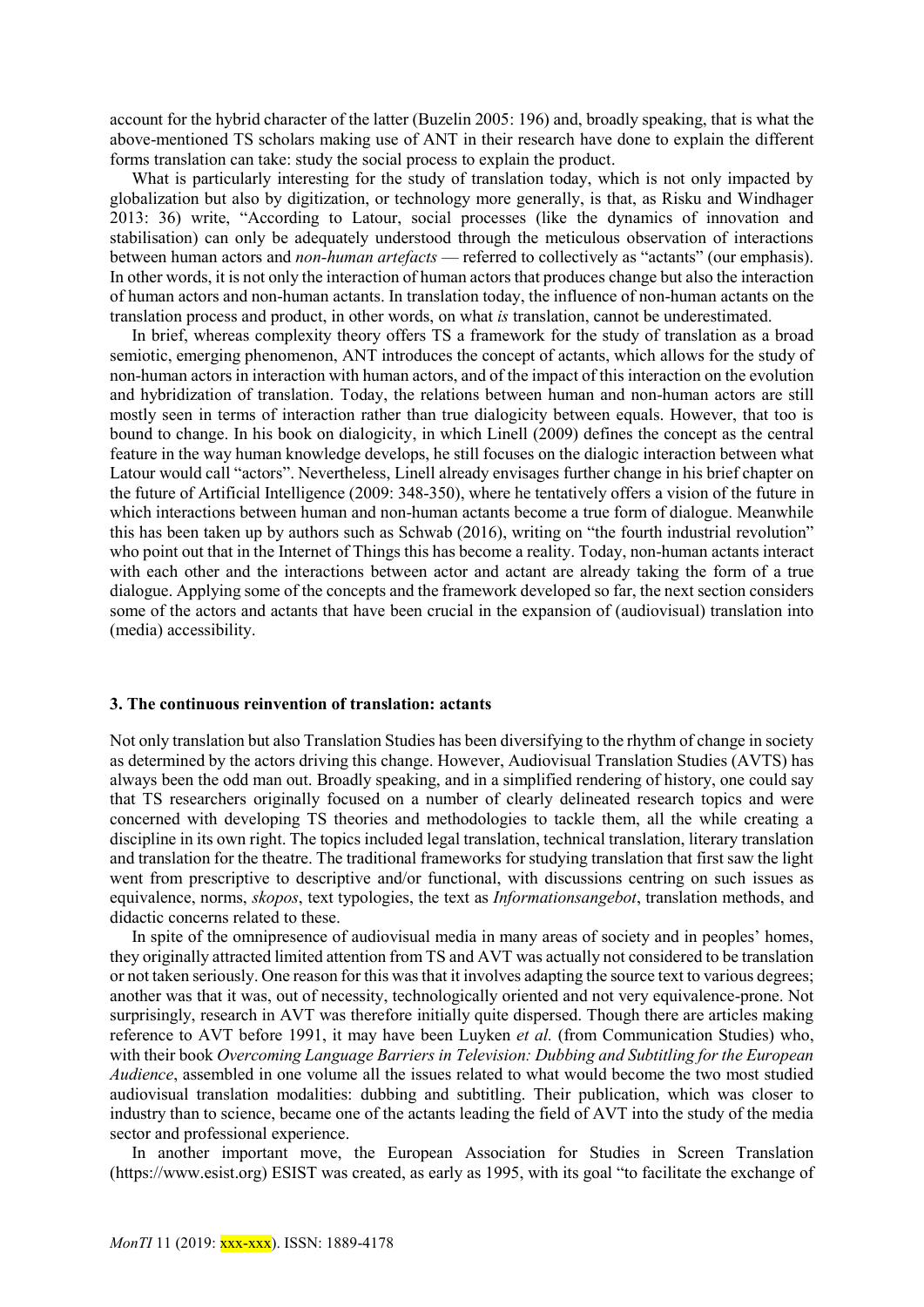information and to promote professional standards in the training and practice of screen translation". The emphasis on professional standards and training by ESIST explicitly identified the media industry, and by extension its interest in technology, as an actant. This has been reflected in the hybrid nature of the most popular AVT conferences to date (e.g. *Languages and the Media* and *Media for All*) where industry and academia share a common space to debate new developments from a truly interdisciplinary perspective. While TS considered AVT to be a subordinate field of "insubordinate" scholars, AVT came of age embracing rather than dismissing novelties and recognizing them as actants that would codetermine its fate. In AVT even "format" is an actant since it determines the shape different forms of AVT take. In other words, we believe that the immediate impact of industrial actors and actants made itself felt in AVT and was acknowledged in AVTS before it was in other fields of TS.

Through its conscious embracing of industry and technology, AVTS has also kept pace with change, including new forms of audiovisual translation that have meanwhile come into existence. In a certain way, some would say that AVT thereby even moved outside of its comfort zone. Not only are the joint impact of actants from industry and technology now acknowledged, but so are other multiple actants, themselves often technology driven, such as consumers turned into prosumers and activists demanding that AVT serve their needs, thereby turning AVT into a form of media accessibility. As AVTS aims to keep pace with these developments it must also turn increasingly to the study of these actants, to understand the types of translation they demand and produce. What is more, translation, and TS more generally, are now facing similar challenges as the demands of the translation industry appear to be catching up with the traditional theoretical frameworks of translation. One could even say that the growing connections between different types of translation and translation research relying on technology (which is now even impacting on literary translation), have moved AVT and its development into media accessibility from the periphery into the centre of TS concerns.

It has also produced connections between forms of translation that were formerly considered quite distinct (hence the "convergence" theme so prominent in different conferences today — see section 1). One example is the rise of live interlingual subtitling and its affinities with simultaneous interpreting; another is the development of machine translation in very disparate translation forms, audiovisual and other. Within TS the rise of process and reception studies runs parallel between non-AVT and AVTfocused studies as the impact of different actors on the translation process attracts increasing attention. However, the evolution does not stop. As AVTS has scrambled to remain abreast of developments, new forms of (audiovisual) translation also continue to mould AVT to fit very different formats and platforms, now both inside and outside what one could call audiovisual media "proper".

AVTS identified media and technology as actants virtually from its inception and in the  $21<sup>st</sup>$  century both have enjoyed exponential growth due to the development of the Information Society. Today, in the era of globalisation with its multiplicity of users and prosumers, as well as growing multilingualism and multiculturalism, new forms of audiovisual translation and new formats are being appropriated by new actants. They are being repurposed for different audiences and different environments, promoting an inclusive society. Indeed, all forms of communication today must strive to accomplish inclusion for all, a development that was sanctioned by the UN Convention on the Rights of Persons with Disabilities (CRPD) (United Nations 2008), which made access to media, entertainment and information a human right. These developments also encompass events outside the traditional audiovisual media that are the domain of AVT. One quickly developing new environment in which audiovisual translation as media accessibility is making much headway is that of live cultural events, or what below will be termed "live events for the scenic arts". The type of media accessibility developed within AVT in the form of subtitling for deaf and hard of hearing people or audio-description for blind people is thereby entering a field where another form of access studies was already active: that is, the study of the accessibility of physical environments based on the principle of universal design (Rose Connell, Jones, Mueller et al. 1997). Media accessibility as developed from AVT and applied to live events, and the scenic arts in particular, is mostly concerned with accessible content, as are the professionals supplying translations for access. The question is: how does one merge the two approaches, and what is the place of (audiovisual) translators in this? The smooth joint operation of content accessibility within physical buildings, which can be seen as another new "format" must be managed by a professional who does not yet exist.

This separation between the traditional study of accessibility and the development of accessibility aiming to provide access to content has thereby given rise to the problem identified by the team who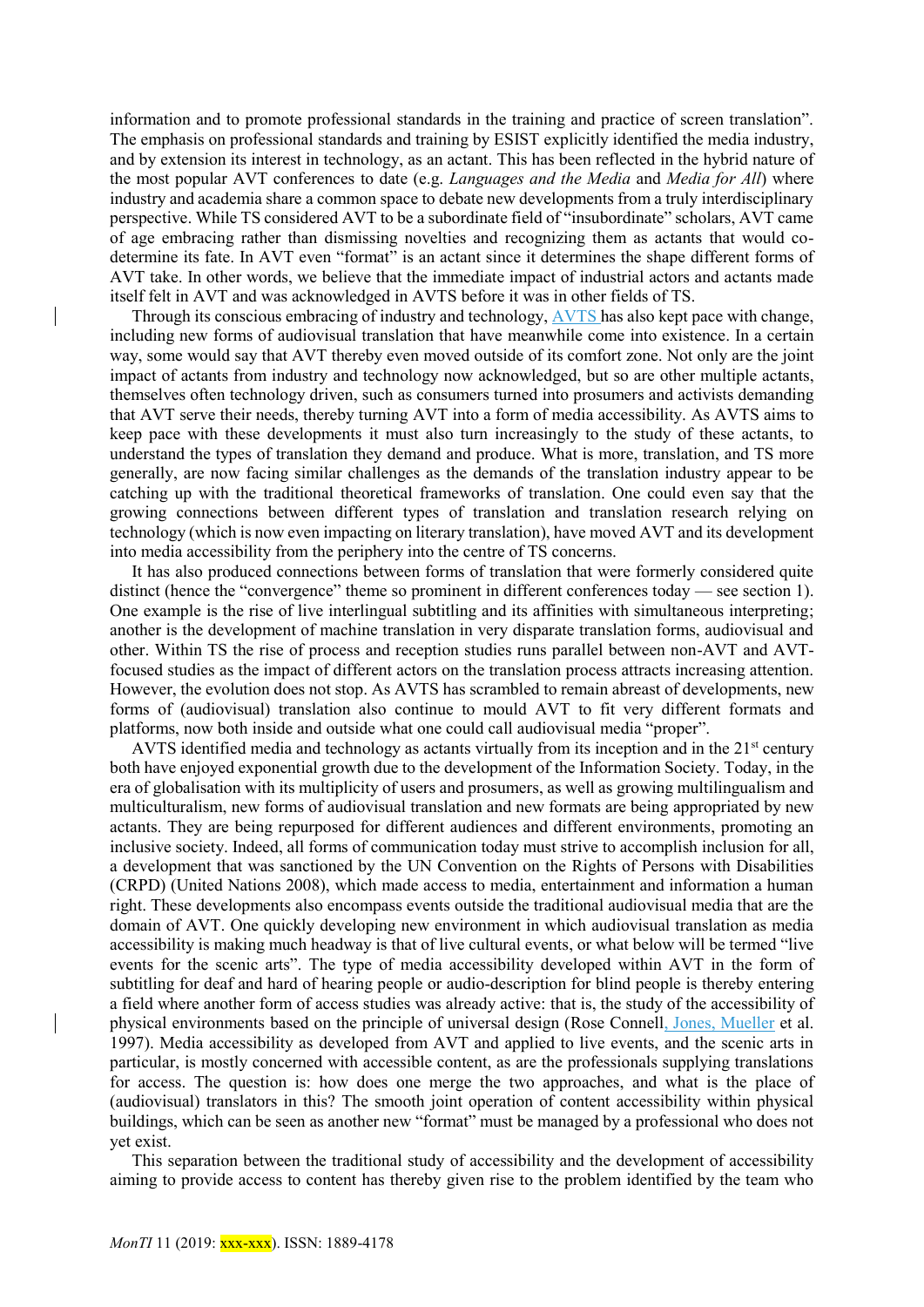joined forces in 2015 to study Accessibility in the Scenic Arts, as well as its training in the EU-funded project ACT (http://pagines.uab.cat/act/).

### **4. Case study: the accessibility manager for the scenic arts**

We have demonstrated above that just as other forms of translation and AVT are continually evolving and being redefined, media accessibility is rapidly expanding and diversifying, opening up access not only to television, film and online content, but also in the context of the scenic arts, with an increasingly diverse range of electronic and digital media providing audiences with intersemiotic translations of cultural performances and events. Another result of these developments is that the scope of AVTS is widening and increased scholarly attention is focused on multimodality in translation and translation as an intersemiotic, intersensorial form of communication (Eardley-Weaver 2014: 6). Furthermore, as is highlighted in the previous section, for all audiences to be able to enjoy full access to translated multimodal texts, the design of the physical environment in which the texts are consumed is a significant actant. Given these developments, there is a need to redefine the roles of translation providers and examine the tasks involved in creating translated multimodal texts that are accessible to all audiences. This section focuses on the role of one particular translation provider or manager: the accessibility manager for the scenic arts. It considers the actors and actants which have created the need for this new profile and explains how the ACT project has addressed this need by defining the skills and competencies of the role and developing training for the role by creating a curriculum and a MOOC on arts accessibility.

# *4.1. What lies at the source of this new profile*

Among the principal actors driving the imperative to provide accessible arts, culture and media for all are the increasingly diverse citizens of the EU. Added to the many displaced people or those in need of linguistic accessibility are the estimated 80 million European citizens with disabilities (European Parliament 2016). Moreover, the EU population is ageing, with the number of people aged 65 or over having increased by 2.4% in the decade between 2006 and 2016 (Eurostat 2017). As the EU's population ages, the number of people with disabilities or age-related internet access difficulties is expected to increase to 120 million by 2020 (European Parliament, 2016). Thus, as the proportion of EU citizens depending on accessibility grows, there is a concomitant increase in the demand for inclusive arts and media accessibility.

As well as being driven by audience demand, the actant introduced earlier at the end of section 2; namely, that of technological progress, has generated a proliferation of innovative methods for the multisemiotic translation of art forms aimed at providing all audiences with inclusive, multisensory experiences of the arts (Eardley-Weaver 2015a, 2015b). Traditional written verbal translations in the form of conventional surtitles and translated libretti, programme notes and synopses of performances now coexist with multifarious translation modalities, such as audio description, audio subtitles, touch tours, sign language interpreting and intralingual theatre captioning. Technological advancements enable patrons to access the arts by for example watching a sign language interpreted introductory video on a venue's website in advance of attending a performance, or using individual devices such as audio description headsets, tablets on the backs of auditorium seats, smartphones and smart glasses displaying closed captions (Eardley-Weaver 2015a), mobile apps (Szarkowska, Jankowska and Krejtz 2016) and interactive haptic technology for immersive theatre experiences (Wisema, Van der Linden and SPIERS 2017; Spiers et al. 2015). Moreover, patrons attending relaxed performances<sup>2</sup> can follow the stage action

**.** 

<sup>&</sup>lt;sup>2</sup> Theatres in the UK and the USA began to offer relaxed performances less than a decade ago, but relaxed performances now take place in many venues (Fletcher-Watson 2015). Relaxed performances were originally primarily intended for patrons with autism, dementia, learning or cognitive disabilities, but there is increasing awareness of their appeal to wider audiences. The main features of a relaxed performance are: patrons are provided with a visual story or tour of the event in advance so that they know what to expect; patrons are free to enter and leave the auditorium during the performance when they wish; patrons are warned of any loud noises and noise levels are generally reduced; there are no flashing or strobe lights; house lights are kept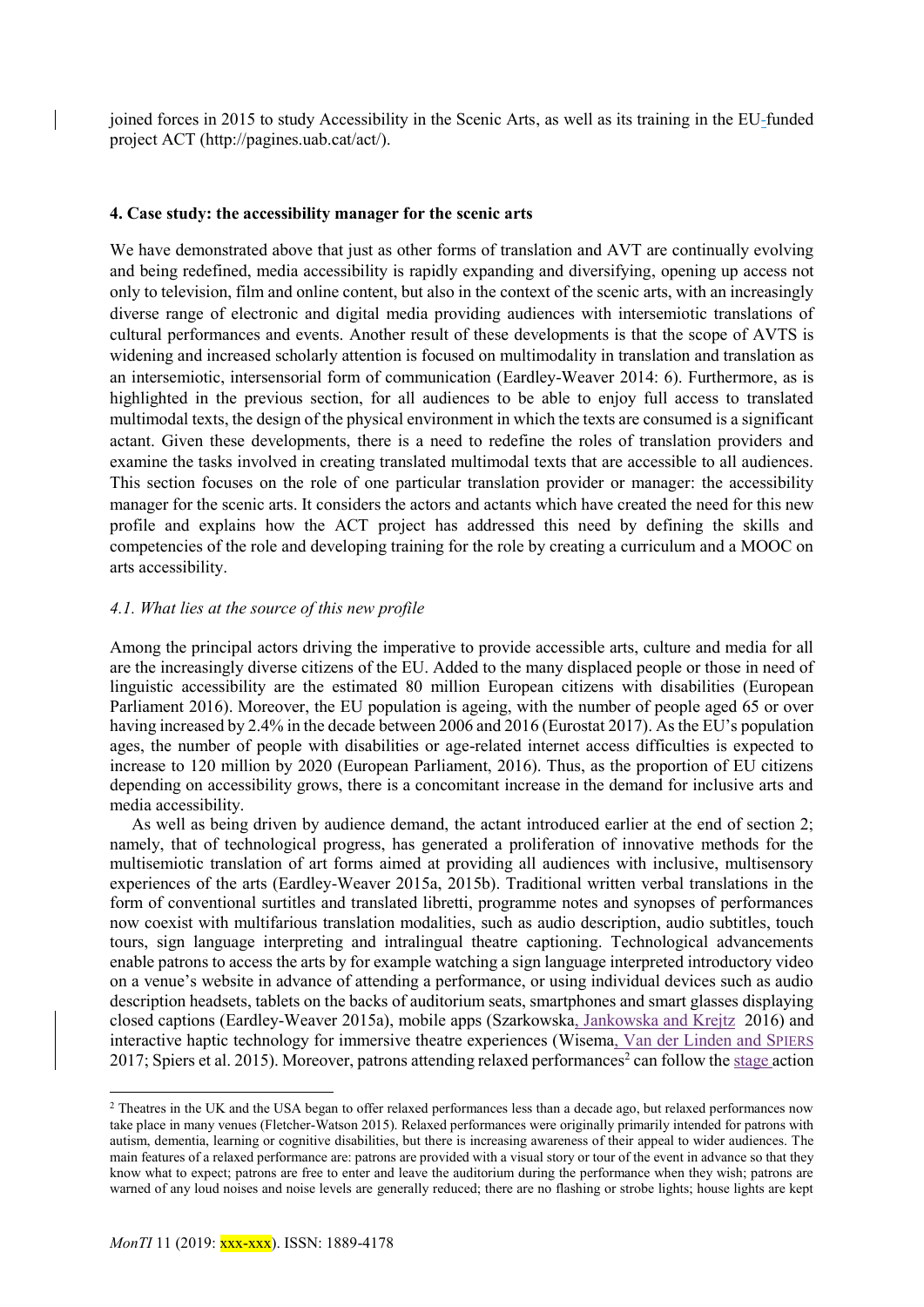on screens in other areas of the venue, such as the designated quiet area, and the display of the live stream can even be delayed by a few seconds to provide a smoother transition for patrons moving from the auditorium to the quiet area<sup>3</sup>.

Thus, a coordinator is required to manage these multiple and complex networks of multisemiotic translation processes which "interact and relate to each other as well as to other processes such as marketing and box office activities" (Eardley-Weaver 2014: 10), which are also collaborative as they involve various agents and links, and which require specialist knowledge of "many tools that are part of modern translation work" (Risku & Windhager 2013: 36). Moreover, given that accessibility facilities still tend to be regarded as additional services which are separate to the performance itself, which incur additional costs and are provided specifically to cater to the needs of a small subset of the audience (Eardley-Weaver 2014: 269), arts accessibility experts, or managers are needed to raise awareness that accessibility should form an integral part of the production of arts events from their inception and that universally inclusive arts events are for everyone and benefit everyone.

Moreover, other actors working at grassroots level and creating the context for the development of the professional profile of the arts accessibility expert are the countless groups and associations acting for the rights of people with disabilities. The tireless efforts of these actors have prompted United Nations (UN) and European Union (EU) bodies to adopt legally-binding agreements between states recognising the rights of people with disabilities. As such, the aforementioned international bodies and state institutions implementing the obligations at national levels and the legal instruments themselves also have become actants, stimulating or even enforcing the developments described in the previous paragraph<sup>4</sup>.

In sum, the principal actors and actants generating the need for this new profile of the arts accessibility manager are the audiences themselves, which increasingly depend on and expect greater accessibility, the technological advancements driving the rapid expansion of arts translation modalities increasingly provided in combination with the aim of achieving universal arts inclusion, the groups and associations advocating for the rights of persons with disabilities, and the legislative obligations and the institutions creating and implementing them. However, questions arise as to whether arts venues are now responding by putting accessibility managers in place, and as to the current state of development of this role. With the aim of answering these questions, the ACT project, which is further discussed below in section 4.2, has gathered data on accessibility management in the scenic arts in the partner countries across Europe (Spain, Belgium, Austria and the UK). Responses were obtained from 75 venues, and the results showed that with the exception of two pioneering roles of Access and Inclusion Coordinators introduced in Northern Ireland, arts accessibility management is currently lacking (Eardley-Weaver 2016). Moreover, qualitative data indicated that, across the partner countries, staff

1

on during the performance; a designated quiet area is provided with a live stream of the show; and venue staff are aware of the importance of creating a warm, relaxed atmosphere and provide patrons with additional assistance (Fletcher-Watson 2015, Kempe 2015).

<sup>3</sup> Information on delaying the live stream of a performance by a few seconds was provided by the Creative Director of The Metropolitan Arts Centre (The MAC), Simon Magill, during the filmed interview on accessibility at The MAC in Belfast for the ACT MOOC (presented in section 4.2) in Feb 2018.

<sup>4</sup> The first international treaty dedicated to protecting and promoting the rights of people with disabilities is the UN Convention on the Rights of Persons with Disabilities (CRPD) (United Nations 2008). The CRPD was ratified by the EU in December 2010, marking the first time in history that the EU had become a party to an international human rights treaty (European Commission 2011). All 27 EU countries signed the CRPD in 2007, and only Ireland has not yet ratified it. 22 EU countries have also signed its [Optional Protocol](http://www.un.org/disabilities/documents/convention/convoptprot-e.pdf) and 22 have ratified it (European Commission n.d.). It covers civil, political, social, economic, legal and cultural rights and aims to break down the barriers that people with disabilities face in their everyday lives that prevent them from enjoying full human rights on an equal basis with all other citizens. As part of its work to meet the commitments and obligations of the CRPD at a European level, the EU has created the European Accessibility Act 2015 and the European Disability Strategy 2010-2020. Th[e European Accessibility Act](http://eur-lex.europa.eu/legal-content/EN/TXT/?uri=COM:2015:0615:FIN) aims "to improve the functioning of the internal market [for accessible products and services] by removing barriers created by divergent legislation" (European Parliament and Council 2015). The European Disability Strategy 2010-2020 provides a framework for action outlining how the EU and national governments can commit to breaking down barriers for people with disabilities so they can enjoy equal rights with other EU citizens, ensuring for example better access to goods, services and assistive devices. As for the provision of accessible audiovisual media services in Europe, this is covered by the European Audiovisual Media Services Directive. Article 46 of the directive states that access to audiovisual media forms part of the "right of persons with a disability and of the elderly to participate and be integrated in the social and cultural life of the Union" and specifies that "the means to achieve accessibility should include, but need not be limited to, sign language, subtitling [and] audio-description" (European Parliament and Council 2010).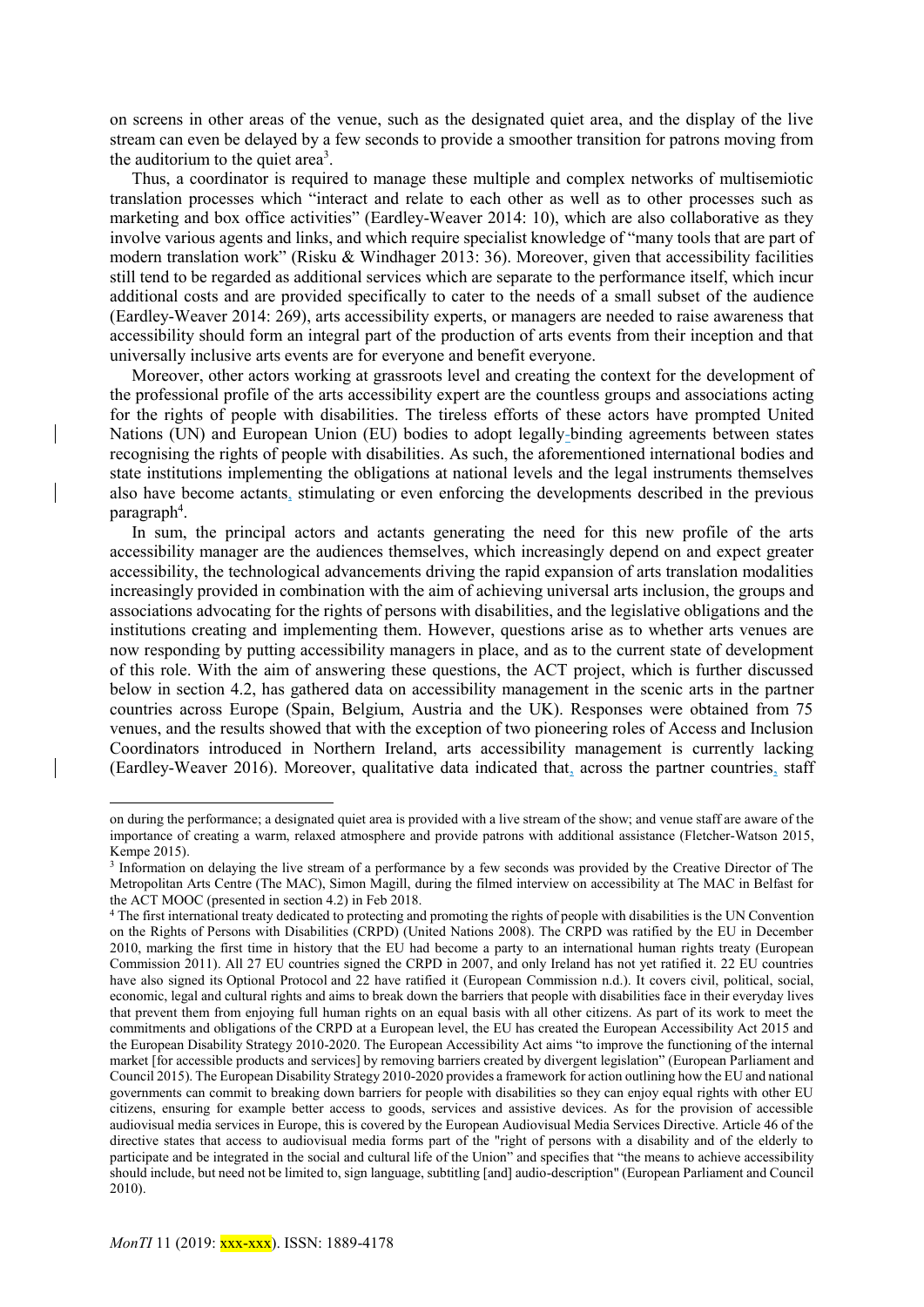members responsible for accessibility rarely hold roles that are purely dedicated to access, and usually work in education or marketing departments with some accessibility duties. Furthermore, a study conducted in Catalonia which gathered survey data from 44 public playhouses found that access facilities were managed by different departments in the same venue which often did not communicate with each other, and with no one person in charge of coordinating accessibility (Orero 2017). Therefore, it seems that coordinating accessibility is currently regarded as a set of ancillary tasks rather than as a management role.

#### *4.2. Training for this new profile*

It is clear that there is now an imperative to establish the role of accessibility manager for the scenic arts, and to provide specialised, certified training in the provision of up-to-date, inclusive arts accessibility. To fulfil these aims the ACT project has: defined the skills and competences of the two complementary roles of access coordinator and access manager, developed a curriculum for their training, and created a MOOC on arts accessibility which will be discussed further in this section. In addition to providing new content, the training also embraces some of the new technologies that allow trainers to expand education beyond the traditional borders of educational institutions.

As we already mentioned, studies on accessibility carried out within AVT have been separated from accessibility studies in other fields and have concentrated heavily on providing access to content through access services such as audio description or subtitling for the deaf and hard-of-hearing. However, within the ACT project accessibility is seen as a more complex process in which the provision of access services is just one of the many steps. To embrace the complexity of accessibility provision the project was carried out by a balanced, multisectoral consortium of nine partners: four universities (Autonomous University of Barcelona, University of Antwerp, University of Vienna and Queen's University Belfast), two theatres (NTGent and Trànsit Projectes), two departments of culture in local governments (Department of Culture of the Government of Catalonia and Inter, an accessibility agency in Flanders) and one quality agency (European Certification and Qualification Association). What is more, to guarantee input from the different actants in the accessibility chain, project outcomes were evaluated by all stakeholders involved at every stage of the project.

#### *4.2.1. Curriculum design*

In the ACT project the concept of translation as such goes beyond its traditional understanding and evolves into media accessibility which encompasses more than 'just' providing access to content. The curriculum designed within the project reflects this broad framework and tries to bridge the gap between what is traditionally seen as architectural access services and media access as developed from translation through the evolution of translation into media access and now beyond (see section 2).

The first two steps towards drafting the curriculum were accessibility profiling and defining the new professional. As mentioned in section 4.1, accessibility profiling consisted of mapping the current context of cultural accessibility to identify gaps, as well as examples of good practice. Arts venues, arts users (with and without disabilities) as well as artistic teams (e.g. directors, dramaturges, actors) participated in an extensive cross-country study during which quantitative and qualitative data were gathered using a mixed methods design which included questionnaires, interviews and focus groups. In addition to the finding discussed in section 4.1 that arts accessibility management is currently inadequate and fragmented, the study also showed that access services associated with physical disability are more developed. Thus, in order to achieve quality and equality of cultural access for all it is necessary to raise awareness among venues and the general public about the less common access services; i.e., those for users with sensory, linguistic and cognitive disabilities, and how they relate to the architectural access services that are better known (Eardley-Weaver n.d.; Orero 2017). Results also confirmed the need for accessibility training since currently access to it is limited.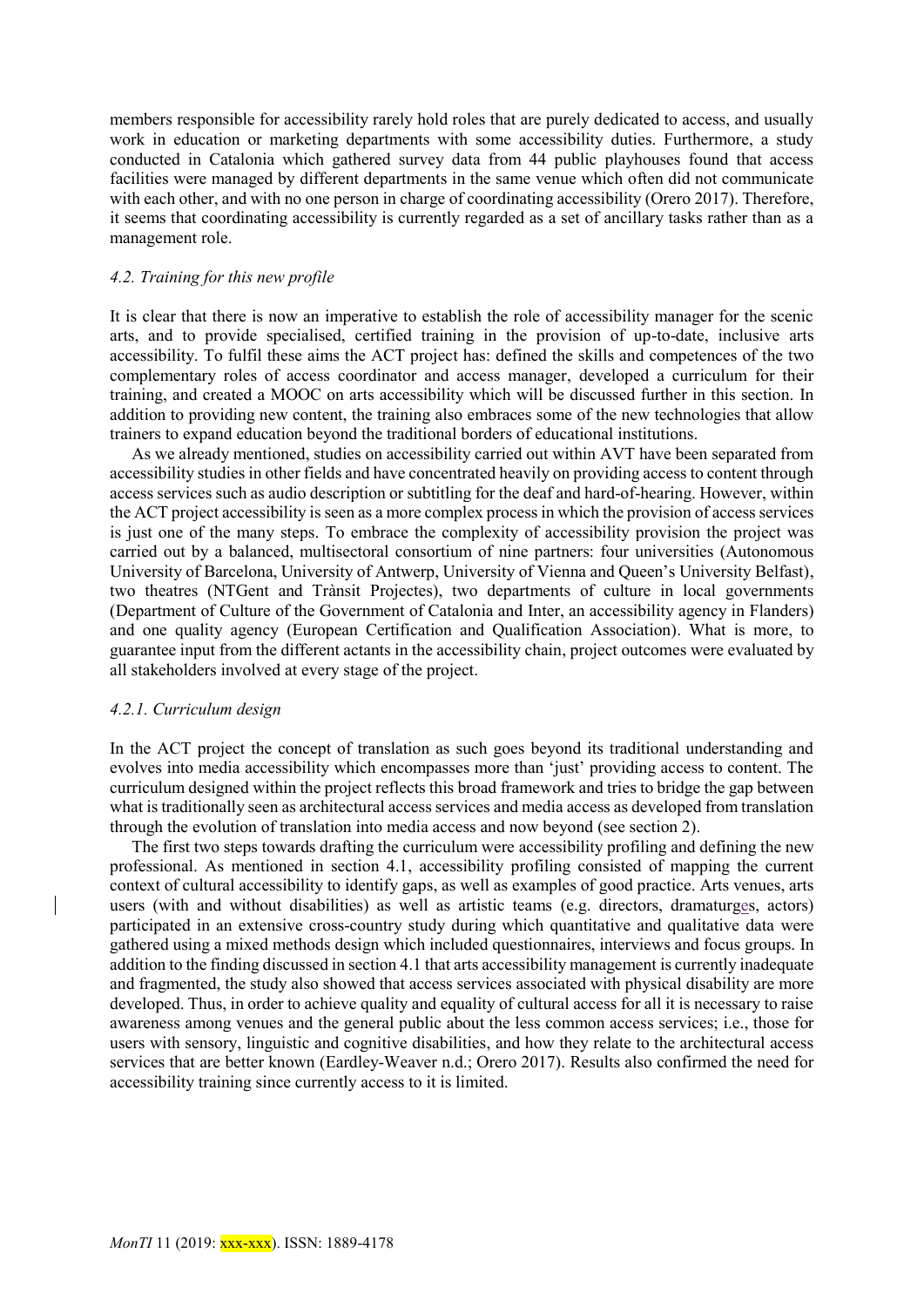All partners worked together, drawing on each other's expertise, in order to define the new double professional profile: the accessibility coordinator<sup>5</sup> and the accessibility manager<sup>6</sup>. These were rendered in detail in skill cards that were subsequently used to design the MOOC (Orero 2017). The basic skills of coordinator and manager are the same: they should understand the basic concepts of inclusion and accessibility as well as accessible events in terms of venue accessibility, accessibility services, accessibility management and promotion. The difference between the two professions lies in the context in which they operate: while the accessibility coordinator is employed at a specific venue, the accessibility manager is not based in any one venue and may be involved in coordinating accessibility at various venues, either through collaboration with in-house accessibility coordinators or overseeing accessibility in venues where there is no accessibility coordinator (ACTa n.d).

The aim of the curriculum developed within the ACT project (ACTb n.d.) is to train professionals who combine in-depth knowledge of the requirements for ensuring inclusive access to live events in the scenic arts, with the interpersonal, managerial and practical competences required to implement them. Future accessibility coordinators and managers will be able to assess the accessibility of both the route(s) to the venue(s) and of the venue(s) at which the event is to take place. They will also be able to efficiently organise pre-performance and post event communication and content-related access as well as performance accessibility services for all audiences. Finally, they will be able to apply their skills in different contexts, transferring the skills learnt in the programme to the quickly changing cultural scene and its many creative outputs.

The training proposed by the ACT project can follow one of two paths (Orero 2017). The first one proposes training at university level: a shorter postgraduate programme leading to a degree in Accessibility Coordination and a longer master's programme which will yield the title of Accessibility Manager for the Scenic Arts. However, it is important to realise that in many cases accessibility training does not start from scratch. Many venues and their personnel are already involved in providing accessibility at least to some extent. Others will soon have to provide it in order to comply with legal or audience requirements. Both require training for in-house employees to provide quality access services. Accessibility professionals currently working in venues have already acquired knowledge from previous training or simply from professional practice. However, they may not have all the necessary skills and probably do not perceive accessibility within the framework of (intersemiotic) translation. On the other hand, venues that do not offer any accessibility services at present might want to add the accessibility manager profile to the profiles of the professionals they already employ, thereby converging translation skills (or broader content-related skills) with otherskills pertaining to access services. In order to provide a viable training solution, it is thus important to devise forms that can meet the degree of flexibility required by the market without foregoing quality. Here too digitization comes to the rescue.

The second path developed within the ACT project is a MOOC for the training of an accessibility manager that can be taken by actors in the cultural sector (e.g. in theatres) wishing to expand their skills but that can also be integrated with existing courses at university or on the job, in part or in its entirety. An important feature of the MOOC is that it is flexible and modular. This enables a personalized and autonomous learning process for people with various experiences and levels of knowledge. The content of the MOOC was created in several of the languages of the project (e.g. English, Catalan and Dutch) with subtitles in English. The MOOC will also be fully accessible and freely available.

#### *4.2.2. Developing a massive open online course*

The MOOC (ACTc 2017) consists of an introductory unit, five core units and a final assessment task. It takes twelve weeks to complete the entire course. Given the fact that MOOCs, although increasingly popular, are still relatively new, the course begins with a short introduction that provides information about what a MOOC is, what can be expected from it, and what the basic code of conduct is when participating in a MOOC. Participants are also introduced to the ACT project, the structure and the content of the MOOC and to the requirements of the final task. The introduction is followed by five core units which cover the following topics: Unit  $1$  – inclusion and accessibility; Unit  $2$  – venue accessibility;

1

<sup>5</sup> See accessibility coordinator skills card: http://pagines.uab.cat/act/sites/pagines.uab.cat.act/files/io2-skillcards 1 accessibility-coordinator-venue-based- final-1.pdf

<sup>6</sup> See accessibility manager skills card: http://pagines.uab.cat/act/sites/pagines.uab.cat.act/files/io2-skill-cards\_2\_accessibilitymanager\_final.pdf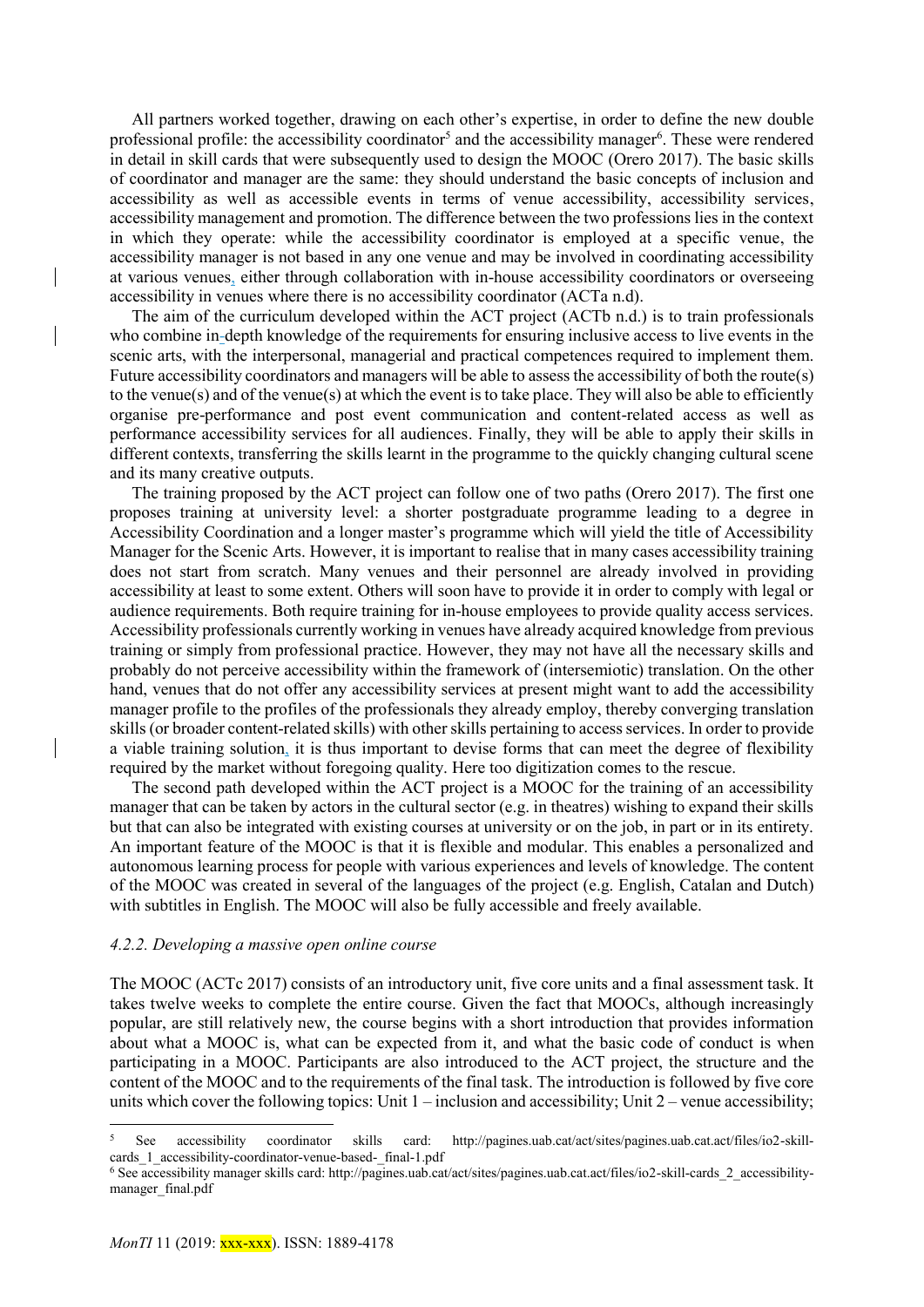Unit 3a – access services: concepts, Unit 3b – access services: implementation, Unit 4 – communication and dissemination, and Unit 5 – management and event planning. After Unit 5, the participants have time to carry out the final assessment task which consists of creating a complete scenario of an accessible event for a chosen venue. In this way the MOOC may very well be the first to combine two hitherto distinct forms of access: access to content and access to the venue (see Section 3).

The core units of the MOOC cover all the essential knowledge and skills that accessibility coordinators or managers must possess. Unit 1 introduces the participants to the basic concepts of disability, accessibility, inclusion, different types and degrees of disability, and public procurement. They are introduced to relevant national and international legislation and to different methods for achieving accessibility. In Unit 2 participants are acquainted with the concepts and issues to be taken into account when considering the accessibility of a venue; i.e. the accessibility requirements of accessible public transport and parking, toilets, stage, seating, rain/wind/sun shelters, signs/maps/information, lighting, furniture, circulation within the venue, and space, accessibility requirements for companions, assistance animals and the architectural risks of the venue. They also learn about health and safety requirements and emergency plans, and how to communicate those to their team and the end users. Unit 3a introduces and defines the concepts of the different accessibility services and Unit 3b discusses the practical steps involved in implementing the accessibility services, prior to the event, on the day of the performance, and after the event. Unit 4 covers all the skills related to communication with stakeholders and dissemination about an accessible event. The participants learn who the relevant stakeholders are, what the problems are with current communication channels, how to make common communication channels accessible, how to identify new communication channels and channels of user organisations and finally how to communicate about accessibility with staff, internally and externally. In Unit 5 participants acquire skills related to management and even planning: they are introduced to the core competences necessary to manage and plan an event. On the one hand, the focus will lie on theoretical knowledge about managerial skills, and on the other hand, practical exercises encourage the learners to apply this knowledge to their own situation. The topics covered in Unit 5 include planning of the pre-event tasks (e.g. budgeting, content development, venue accessibility, risk assessment, training), during-event tasks (e.g. accessibility helpdesk) and post-event task (e.g. debriefing, user feedback, venue exit).

The core units of the MOOC are planned to develop in two stages. Stage one is more theoretical while stage two focuses more on practice. During the first stage of each unit various materials are used to introduce participants to a given topic, e.g. subtitled videos and their transcriptions, presentations and reading materials. During the second stage participants are stimulated to apply the knowledge they have acquired in the first week through exercises, assignments, case-studies and discussion. They will also be able to receive first-hand knowledge through online lectures given by an accessibility expert and/or a person working in a cultural venue who has experience in making the venue accessible. Assessment is carried out by means of quizzes, written assignments and forum discussions.

### *4.2.3. Ensuring quality*

The success of the project and, ultimately, the quality of the MOOC were certainly boosted by the extensive experience of the project leader (UAB) and its partners in many other European projects in AVT and Media Accessibility. However, the participatory approach pursued at all stages of the ACT project itself was also crucial. As already mentioned, an extensive analysis of current users, technology and venues was carried out prior to defining the new professional profiles. The resulting skills cards were also consulted with all the stakeholders, including all the actants in the scenic arts accessibility provision chain. This allowed the project team to identify the core skills and competences accessibility professionals require and propose a comprehensive skill set for implementation, not only in the current MOOC, but also in venues for the scenic arts across Europe. When it comes to the MOOC itself, it was designed together by all the partners of the ACT project, who represent three crucial fields: education, the scenic arts and policy makers. Moreover, the MOOC was tested with accessibility managers, theatre companies, providers of accessible content, and last but not least end users of cultural events, such as blind and partially sighted audiences, older people or people with learning difficulties.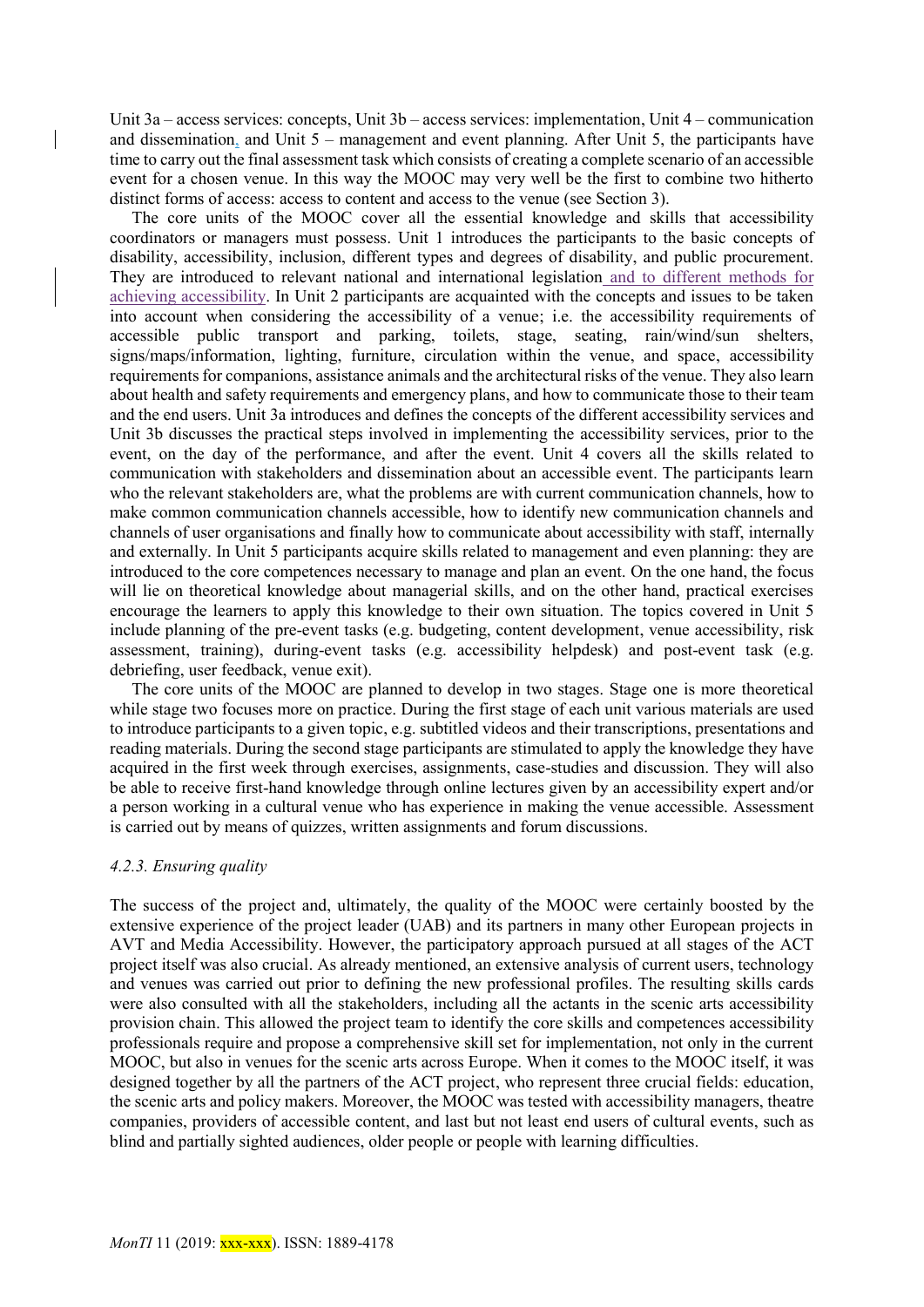### **5. Concluding thoughts**

The challenges translation and its derivatives pose today for research, practitioners and training require out-of the-box thinking. AVT has come a long way from being TS's outsider, studying technologydriven translation forms such as subtitling and dubbing, thereby questioning traditional TS concepts such as "equivalence" from the very start. The many actors and actants that determine how we translate and communicate more generally have prompted the discipline to evolve along this path and to embrace the study and training of communication forms that are a very far cry from Jakobson's (1959) "translation proper". As we stated in our introduction, the authors believe that there is no such thing as "translation proper": translation continues to emerge and take on new shapes, which some may not (wish to) recognize as translation. We believe however, that translation is not a matter of belief. It is a matter of what is out there, what actants make of it and require. We need to take on these new forms of translation, communication and management in all their complexity if we are to keep abreast of change, or at least, on a par with change, and prepare our students for the society in which they will have to operate and live.

This change also makes interdisciplinarity a necessity: in those who become translator-managers, in researchers and in those who design training. The ACT team accomplished this and the very mix of professionals involved in it guarantees the interdisciplinarity of the MOOC itself. At present, it exists in two forms: the MOOC developed within the project and a form adapted to the MOOC requirements of the Coursera platform, that will have been launched as this article goes to press.

The challenge for the future is to remain open to further developments, to accept complexity as complexity in translation, and to monitor the impact of new actants on the forms it may take.

# **References**

- ABDALLAH, Kristiina. (2011) "Quality Problems in AVT Production Networks: Reconstructing an Actor-Network in the Subtitling Industry." In: Serban, Adriana; Anna Matamala & Jean Marc Lavaur (eds.) 2012. *Audiovisual Translation in Close up.* Frankfurt: Peter Lang.
- BUZELIN, Hélène. (2005) "Unexpected Allies. How Latour's Network Theory Could Complement Bourdieusian Analyses in Translation Studies." *The Translator* 11:2, pp. 193-218.
- EARDLEY-WEAVER, Sarah. (n.d.) *Intellectual Output 1: Accessibility Profiling.* Electronic version: <http://pagines.uab.cat/act/sites/pagines.uab.cat.act/files/act-io1-report-1-ed\_sew.pdf>
- EARDLEY-WEAVER, Sarah. (2013) "Opening eyes to opera. The process of translation for blind and partially-sighted audiences." *Translation and Interpreting Studies. The Journal of the American Translation and Interpreting Studies Association* 8:2, pp. 272-292.
- EARDLEY-WEAVER, Sarah. (2014) *Lifting the Curtain on Opera Translation and Accessibility: Translating Opera for Audiences with Varying Sensory Ability*. Durham: Durham University. Unpublished PhD thesis. Electronic version: [<http://etheses.dur.ac.uk/10590/>](file:///C:/Users/AnJa/Documents/Dell2018/Download/%20%3c)
- EARDLEY-WEAVER, Sarah. (2015a) "Opera (Sur)titles for the Deaf and the Hard-of-Hearing." In: Díaz-Cintas, Jorge & Joselia Neves (eds.) 2015. *Audiovisual Translation: Taking Stock*. Newcastle upon Tyne: Cambridge Scholars Publishing, pp. 261-272[.](http://etheses.dur.ac.uk/10590/)
- EARDLEY-WEAVER, Sarah. (2015b) "Knowledge Exchange Seminar Series (KESS). Including all: Improving arts accessibility for people with varying visual and hearing ability*.*" Electronic version: [<http://www.niassembly.gov.uk/globalassets/documents/raise/knowledge\\_exchange/briefing\\_pap](http://www.niassembly.gov.uk/globalassets/documents/raise/knowledge_exchange/briefing_papers/series4/sew-kess-policy-briefing-ed..pdf) [ers/series4/sew-kess-policy-briefing-ed..pdf>](http://www.niassembly.gov.uk/globalassets/documents/raise/knowledge_exchange/briefing_papers/series4/sew-kess-policy-briefing-ed..pdf)
- EARDLEY-WEAVER, Sarah. (2016) *Accessible Culture and Training (ACT). Defining the Profession: Questionnaire Outcome from 4 EU Countries.* Electronic version: [<http://pagines.uab.cat/act/sites/pagines.uab.cat.act/files/sew-berlin-ppp-](http://pagines.uab.cat/act/sites/pagines.uab.cat.act/files/sew-berlin-ppp-)1.compressed.pdf>
- FLETCHER-WATSON, Ben. (2015) "Relaxed performance: audiences with autism in mainstream theatre." *Scottish Journal of Performance* 2:2, pp. 61-89.
- FOLARON, Deborah & Hélène BUZELIN. (2007) "Introduction. Connecting Translation and Network Studies." *Meta. Translators' Journal* 52:4, pp. 605-642.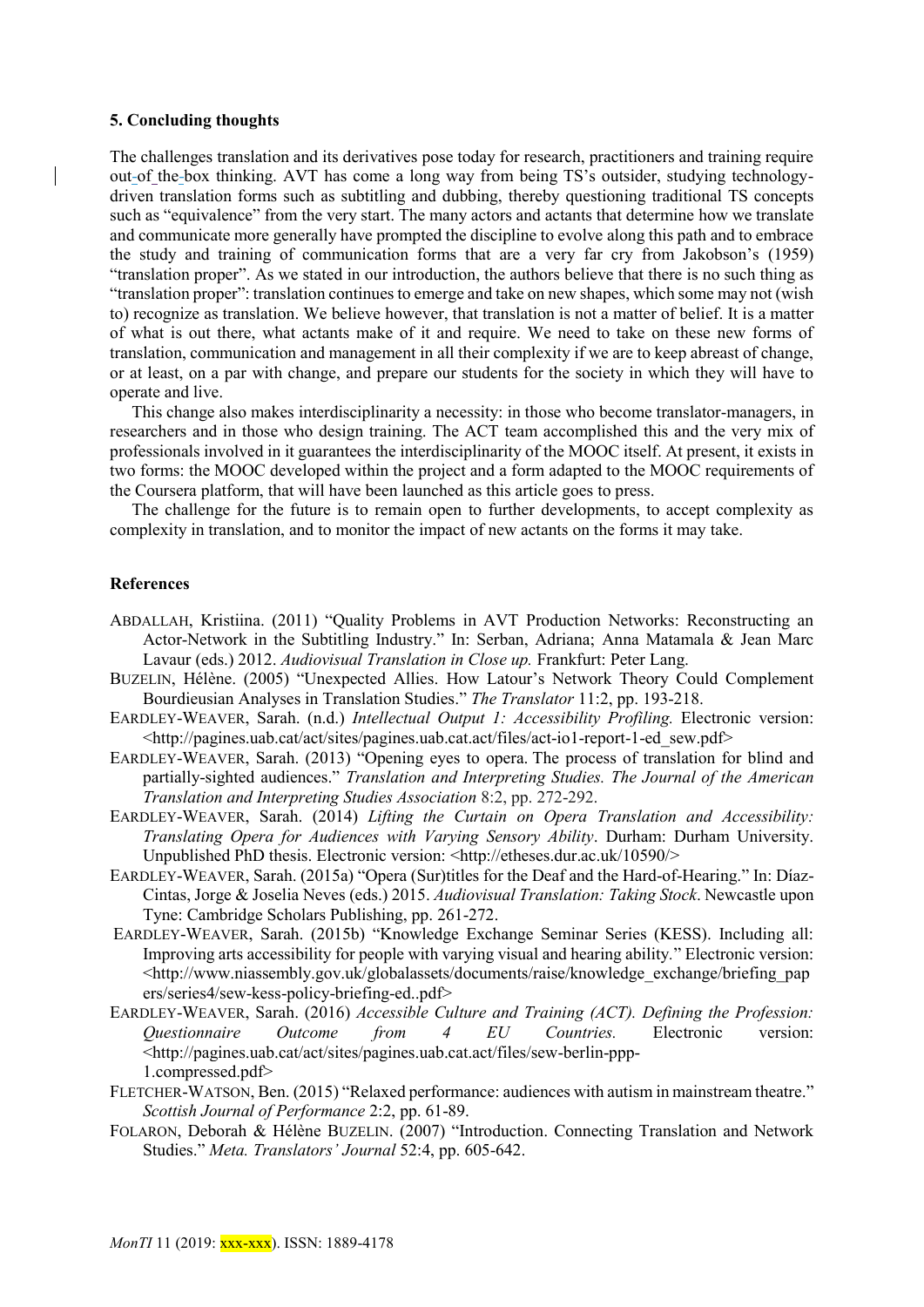- HOLMES, James. (1972) "The Name and Nature of Translation Studies." In: Holmes, James 1988. *Translated!: Papers on Literary Translation and Translation Studies*. Amsterdam: Rodopi, pp. 66-80.
- JAKOBSON, Roman. (1959) "On Linguistic Aspects of Translation." In: Brower, Reuben Arthur (ed.) 1959. *On Translation.* Cambridge: Harvard University Press, pp. 232-239.
- KEMPE, Andy. (2015) "Introducing Children with Special Educational Needs to Theatre through 'Relaxed Performances'." In: Schonmann, Shifra (ed.) 2015. *International Yearbook for Research in Arts Education 3/2015: The Wisdom of the Many – Key Issues in Arts Education.* Münster and New York: Waxmann, pp. 278-284.
- LATOUR, Bruno. (2005) *Reassembling the Social. An Introduction to Actor-Network-Theory*. Oxford: Oxford University Press.
- LINELL, Per. (2009) *Rethinking language, mind and world dialogically. Interactional and contextual theories of human sense-making*. Charlotte: Information Age Publishing.
- LUYKEN, Georg-Michael; Thomas HERBST; Jo LANGHAM-BROWN; Helen REID & Hermann SPINHOF. (1991) *Overcoming language barriers in television: dubbing and subtitling for the European audience*. Manchester: European Institute for the Media.
- ROSE CONNELL, Bettye; Mike JONES; Ron MACE; Jim MUELLER; Abrir MULLICK; Elaine OSTROFF; Jon SANFORD; Ed STEINFELD; Molly STORY & Gregg VANDERHEIDEN. (1997) *The principles of universal design*. Electronic version: < https://projects.ncsu.edu/design/cud/about\_ud/udprinciplestext.htm >
- MARAIS, Kobus. (2013) "Exploring a conceptual space for studying translation and development." *Southern African Linguistics and Translation Studies* 31:3, pp. 403-414.
- MARAIS, Kobus. (2014) *Translation Theory and Development Studies*. New York: Routledge.
- ORERO, Pilar. (2017) "The professional profile of the expert in media accessibility for the scenic arts." *Rivista internazionale di tecnica della traduzione* 19, pp.143-161.
- RISKU, Hanna & Florian WINDHAGER. (2013) "Extended Translation: A Sociocognitive Research Agenda." *Target* 25:1, pp.33-45.
- SCHWAB, Klaus. (2016) *The Fourth Industrial Revolution*. New York: Random House.
- SEVERAL AUTHORS (ACT). (n.d.) *Accessibility Coordinator – Skills Card*. Electronic version:<http://pagines.uab.cat/act/sites/pagines.uab.cat.act/files/io2-skill-cards 1 accessibilitycoordinator-venue-based-\_final-1.pdf>
- SEVERAL AUTHORS (ACTb). (n.d.) *IO3 Curriculum Design*. Electronic version:<http://pagines.uab.cat/act/sites/pagines.uab.cat.act/files/io3-university-degree-basedcurriculum-design\_final-draft-2.pdf>
- SEVERAL AUTHORS (European Commission). (n.d.) *United Nations Convention on the Rights of Persons with Disabilities.* Electronic version: <http://ec.europa.eu/social/main.jsp?catId=1138&langId=en>
- SEVERAL AUTHORS (United Nations). (2008) *Convention on the Rights of Persons with Disabilities.*  Electronic version: <http://www.un.org/disabilities/convention/conventionfull.shtml>
- SEVERAL AUTHORS (European Parliament and Council). (2010) *European Audiovisual Media Services Directive.* Electronic version:  $\langle \text{https://eur-lex.europa.eu/legal-} \rangle$ content/EN/TXT/HTML/?uri=CELEX:32010L0013&from=EN>
- SEVERAL AUTHORS (European Commission). (2011) *EU ratifies UN Convention on disability rights.* Electronic version:<http://europa.eu/rapid/press-release\_IP-11-4\_en.htm>
- SEVERAL AUTHORS (European Parliament and Council). (2015) *European Accessibility Act*. Electronic version:<http://eur-lex.europa.eu/legal-content/EN/TXT/?uri=COM:2015:0615:FIN>
- SEVERAL AUTHORS (European Parliament). (2016) *Online public services to be made more accessible for the disabled and elderly.* Electronic version: <http://www.europarl.europa.eu/news/en/pressroom/20161020IPR47872/online-public-services-to-be-made-more-accessible-for-the-disabledand-elderly**>**
- SEVERAL AUTHORS (ACTc). (2017) *The ACT MOOC: provisional structure.* Electronic version:<http://pagines.uab.cat/act/sites/pagines.uab.cat.act/files/provisional-mooc-structure-08032017.pdf>
- SEVERAL AUTHORS (Eurostat). (2017) *Population structure and ageing.* Electronic version: [http://ec.europa.eu/eurostat/statistics-explained/index.php/Population\\_structure\\_and\\_ageing](http://ec.europa.eu/eurostat/statistics-explained/index.php/Population_structure_and_ageing)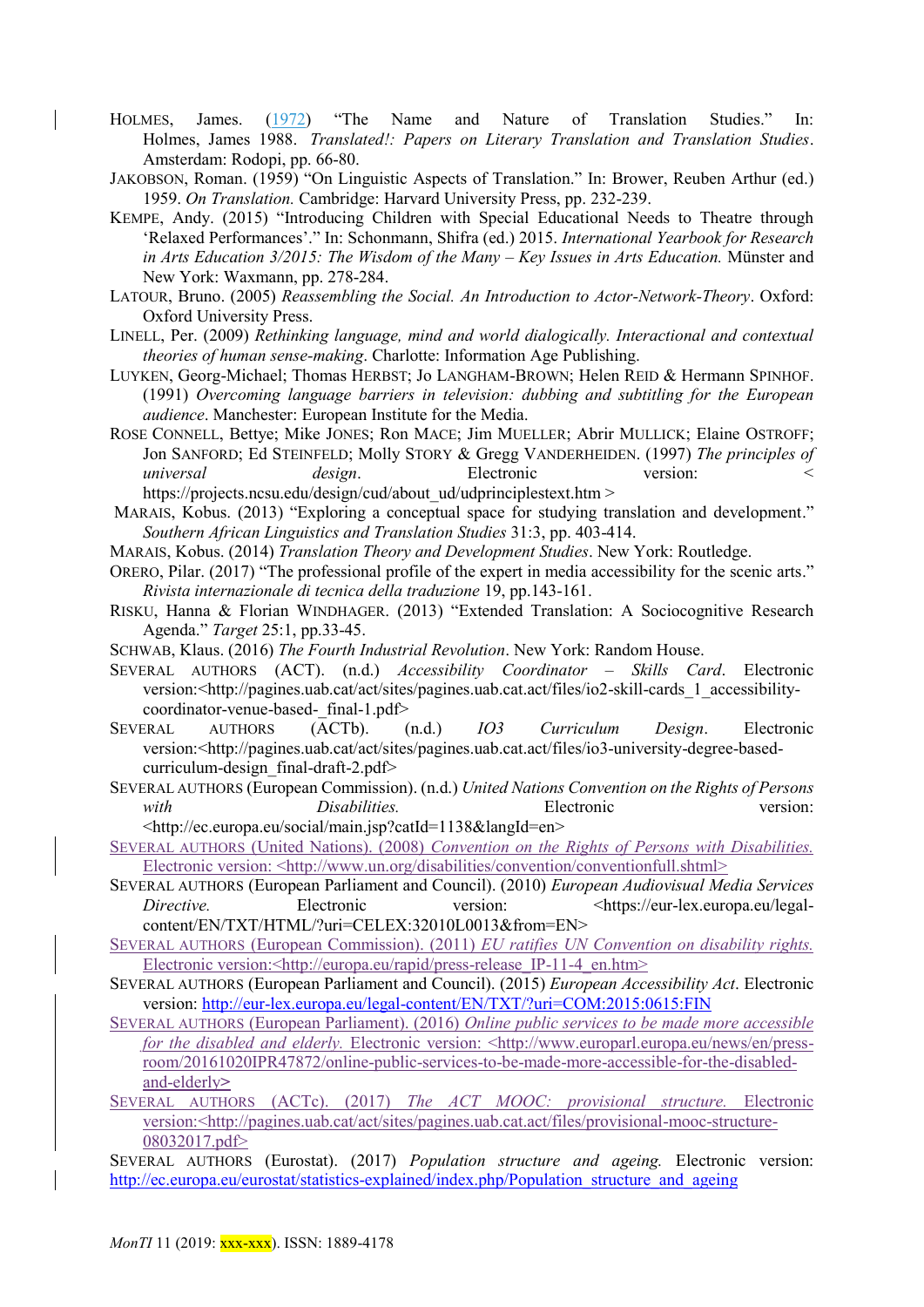## SNELLHORNBY, Mary; Franz PÖCHHACKER & Klaus KAINDL (eds) 1994. *Translation Studies: an Interdiscipline.* Amsterdam: John Benjamins.

SPIERS, Adam; Janet VAN DER LINDE; Maria OSHODI; Sarah WISEMAN & Aaron DOLLAR. (2015) *Flatland: an immersive theatre experience centered on shape changing haptic navigation technology*. Electronic version:

<http://oro.open.ac.uk/42647/8/Flatland\_World\_Haptics\_Spiers\_2015.pdf>

SZARKOWSKA, Agnieszka; Anna JANKOWSKA; Krzysztof KREJTZ & Jarosław KOWALSKI. (2016) "Open Art: Designing Accessible Content in a Multimedia Guide App for Visitors with and without Sensory Impairments." In: Matamala, Anna & Pilar Orero (eds.) 2016. *Researching Audio Description: New Approaches*. London: Palgrave Macmillan, pp. 301-320.

TYMOCZKO, Maria. (2007) *Enlarging Translation, Empowering Translators*. St. Jerome: Manchester.

WISEMAN, Sarah; Janet VAN DER LINDEN; Adam SPIERS & Maria OSHODI. (2017) *Control and Being Controlled: Exploring the use of Technology in an Immersive Theatre Performance.* Electronic version: <http://oro.open.ac.uk/49339/1/dis2017FlatlandCamReadyApr.pdf>

# **BIONOTAS / BIONOTES**

ALINE REMAEL is Professor of Translation Theory, Interpreting and Audiovisual Translation at the Department of Applied Linguistics/Translators and Interpreters. Her main research interests are audiovisual translation (intra- and interlingual subtitling), media accessibility (audio-description and audiosubtitling) and new hybrid forms interpreting that have affinities with AVT. She was a partner in the European ADLAB project [\(www.adlabproject.eu\)](http://www.adlabproject.eu/), is currently supervising a Flemish funded project on accessible theatre, and is a partner in three Erasmus+ projects on accessibility and training: ACT, ADLAB PRO and ILSA. She supervises PhDs in AVT, Media Access and Remote Interpreting. She has organized numerous international conferences, including the new symposium series entitled "Unlimited! Live accessible events", launched at UAntwerp in April 2016. She is a member of the editorial board of various international Translation Studies journals, a member of the International TransMedia Research Group, and board member of ENPSIT (European Network for Public Service Interpreting and Translation).

ALINE REMAEL es profesora de Teoría de la Traducción, Interpretación y Traducción Audiovisual en el Departamento de Lingüística Aplicada / Traductores e Intérpretes. Sus principales intereses de investigación son la traducción audiovisual (la subtitulación intra e interlingüística), la accesibilidad a los medios (la audiodescripción y el audiosubtitulado) y las nuevas formas híbridas de interpretación que tienen afinidades con AVT. Participó en el proyecto europeo ADLAB (www.adlabproject.eu). Actualmente supervisa un proyecto financiado en Flandes sobre el teatro accesible y participa en tres proyectos Erasmus+ sobre la accesibilidad y la formación: ACT, ADLAB PRO e ILSA. Supervisa doctorados en AVT, accesibilidad e interpretación a distancia. Ha organizado numerosas conferencias internacionales, incluida la nueva serie de simposios titulada "Unlimited! Live accessible events", lanzada en UAntwerp en abril de 2016. Es miembro del consejo editorial de varias revistas internacionales de Traducción, miembro del grupo internacional de investigación TransMedia Research Group y miembro del consejo de ENPSIT (European Network for Public Service Interpreting and Translation).

PIIAR ORERO teaches at Universitat Autònoma de Barcelona (Spain). Leader of numerous research projects funded by the Spanish and Catalan Gov. She led TransMedia Catalonia [http://grupsderecerca.uab.cat/transmediacatalonia,](http://grupsderecerca.uab.cat/transmediacatalonia) the European Master in Audiovisual Translation and various EU projects (e.g. HBB4ALL, 2013-2016). She led Audio Description in the [working group at UN agency ITU 2011-2013 on Media accessibility](http://www.itu.int/en/ITUT/focusgroups/ava/Pages/default.aspx) and is now participating in the IRG-AVA – [Intersector Rapporteur Group Audiovisual Media Accessibility.](http://www.itu.int/en/irg/ava/Pages/default.aspx) She worked in the Audio Description standard ISO/IEC JTC 1/SC 35 N. She has held the INDRA Accessible Technologies Chair since 2012 http://www.tecnologiasaccesibles.com/en/university collaboration.htm and leads the EU project KA2 ACT (2015-2018).